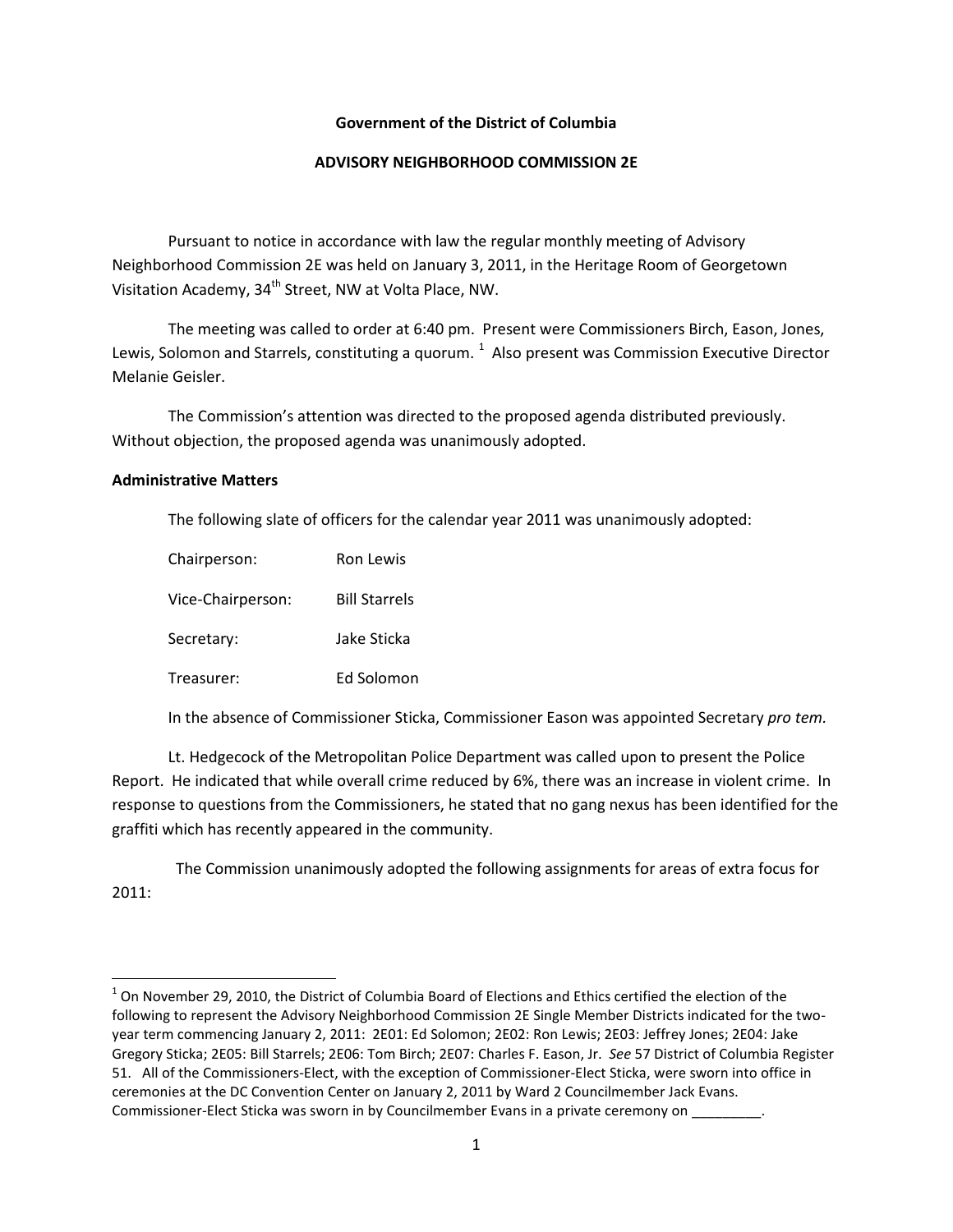Commissioners Bill Starrels and Tom Birch to be Liaisons for ABC (Alcoholic Beverage Control) matters;

Commissioner Ed Solomon to be Liaison for Public Safety matters;

Commissioners Tom Birch and Jeff Jones to be Liaisons for Historic Preservation and Zoning matters;

Commissioners Ron Lewis and Bill Starrels to be Liaisons for Transportation matters;

Commissioner Charles Eason to be Liaison for WASA matters;

Commissioner Jeff Jones to be liaison for DPW matters;

Commissioner Bill Starrels to be the ANC2E-designated nonvoting member of the board of the directors of the Georgetown Business Improvement District;

Commissioners Bill Starrels and Charles Eason, as alternate, to be Liaisons to the Georgetown Business Association;

Commissioners Charles Eason and Tom Birch to be Liaisons to Tudor Place;

Commissioners Ed Solomon, Jake Sticka, Jeff Jones, Ron Lewis and Bill Starrels to be Liaisons for community and university relations; and

Commissioner Charles Eason to be Liaison for Library matters.

The minutes as distributed of the meeting of November 29, 2010 were unanimously approved with one abstention.

The following resolution authorizing participation in the ANC Security fund was unanimously adopted:

> Resolved, that this Commission approves the ANC's participation in the Advisory Neighborhood Commission Security Fund and authorizes the Treasurer to pay the \$25 fee for the period January 1, 2011 through December 31, 2011. The Chair and Secretary are authorized to execute the requisite agreement.

The revised budget previously distributed for Fiscal Year 2011 was unanimously adopted.

The Commission unanimously adopted the following position statement regarding its website:

During 2011, ANC 2E will be revising and updating its website. ANC 2E bylaws, agendas, minutes, budgets, meeting dates, and Commissioner Lewis's recusal policy as included on the website remain in effect, but other matters on the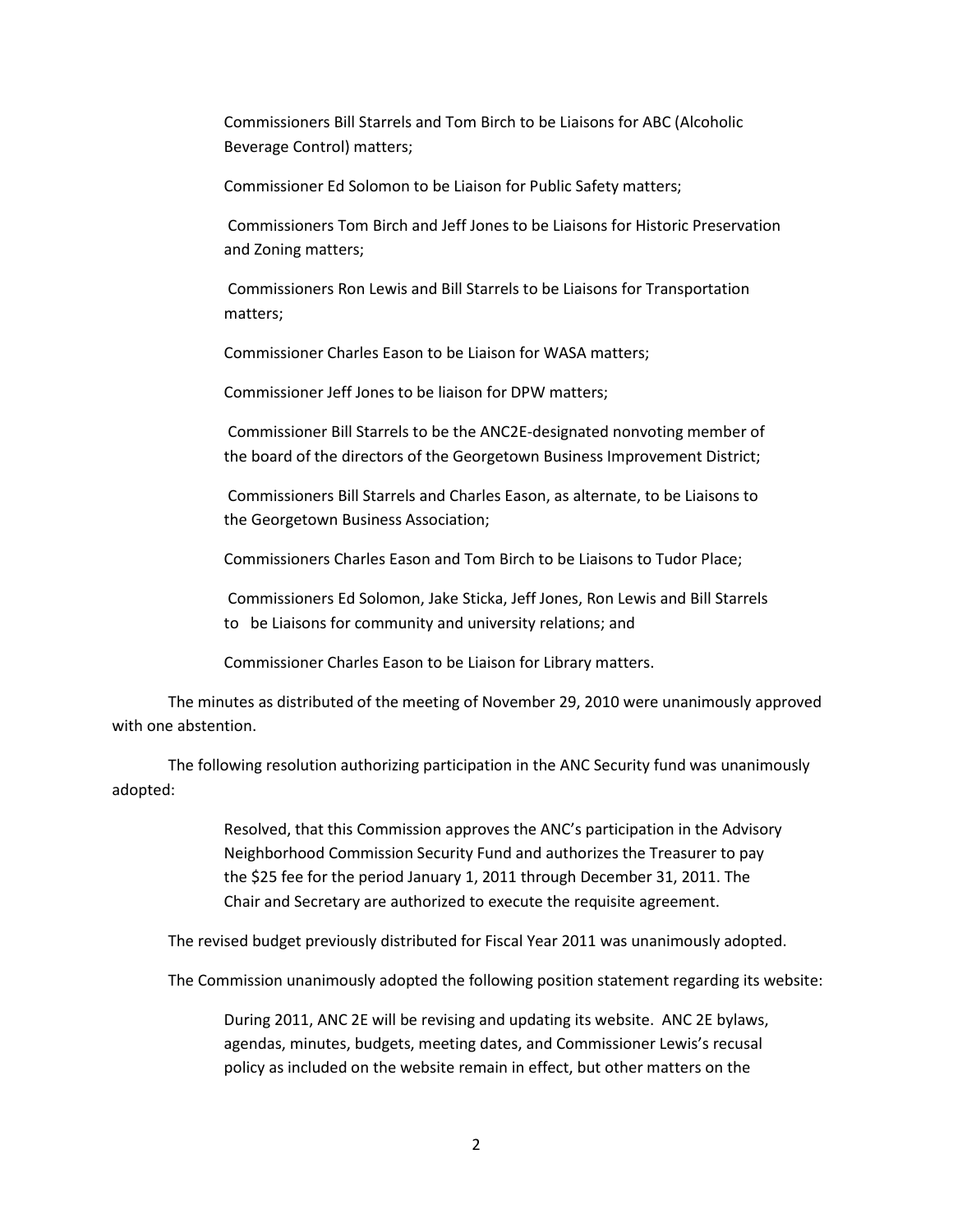website should be treated as not in effect pending completion of the review and updating process.

The Commission unanimously adopted the following resolution establishing a Committee of the Whole:

> Resolved, the Committee of the Whole (C/W) shall be a committee of Advisory Neighborhood Commission 2E (ANC 2E). Every ANC 2E commissioner shall be a member of the C/W. The chair and vice-chair of ANC 2E shall be the chair and vice-chair, respectively, of the C/W.

The C/W may consider any matter assigned to it by the ANC 2E chair or vicechair or by any 4 ANC 2E commissioners, including holding meetings in the nature of roundtable discussions, hearings, or town-hall gatherings. Meetings of the C/W may be called by the chair, the vice-chair, or any 4 members of the C/W.

A quorum of the C/W shall consist of 2 members. The C/W, by a vote of a majority of the members who are present and voting, may adopt recommendations for consideration by ANC 2E.

Meetings of the C/W shall be subject to the same rules regarding open meetings and public notice as apply to ANC 2E.

### **Community Comment**

The Chair announced that Georgetown University had filed its Campus Plan at the last moment. The Commission will hold a community meeting to present and examine the plan.

### **New Business**

Ms. Molly Quinn representing the DC Triathlon presented their request for consent to street closures for the 2011 event. The Commission unanimously adopted the following resolution:

> Resolved, that Advisory Neighborhood Commission 2E recommends approval of the route for the 2011 DC Triathlon as presented on condition that the schedule for reopening of the Whitehurst Freeway be no later than 10:30 am, and in all events be reopened no later than 11:30 am. The Commission intends to pay close attention to actual impacts on Georgetown streets.

The Commission unanimously adopted the following resolution regarding the 2011 Marine Corps Marathon:

> Resolved, that Advisory Neighborhood Commission 2E recommends approval of the route presented for the 2011 Marine Corps Marathon.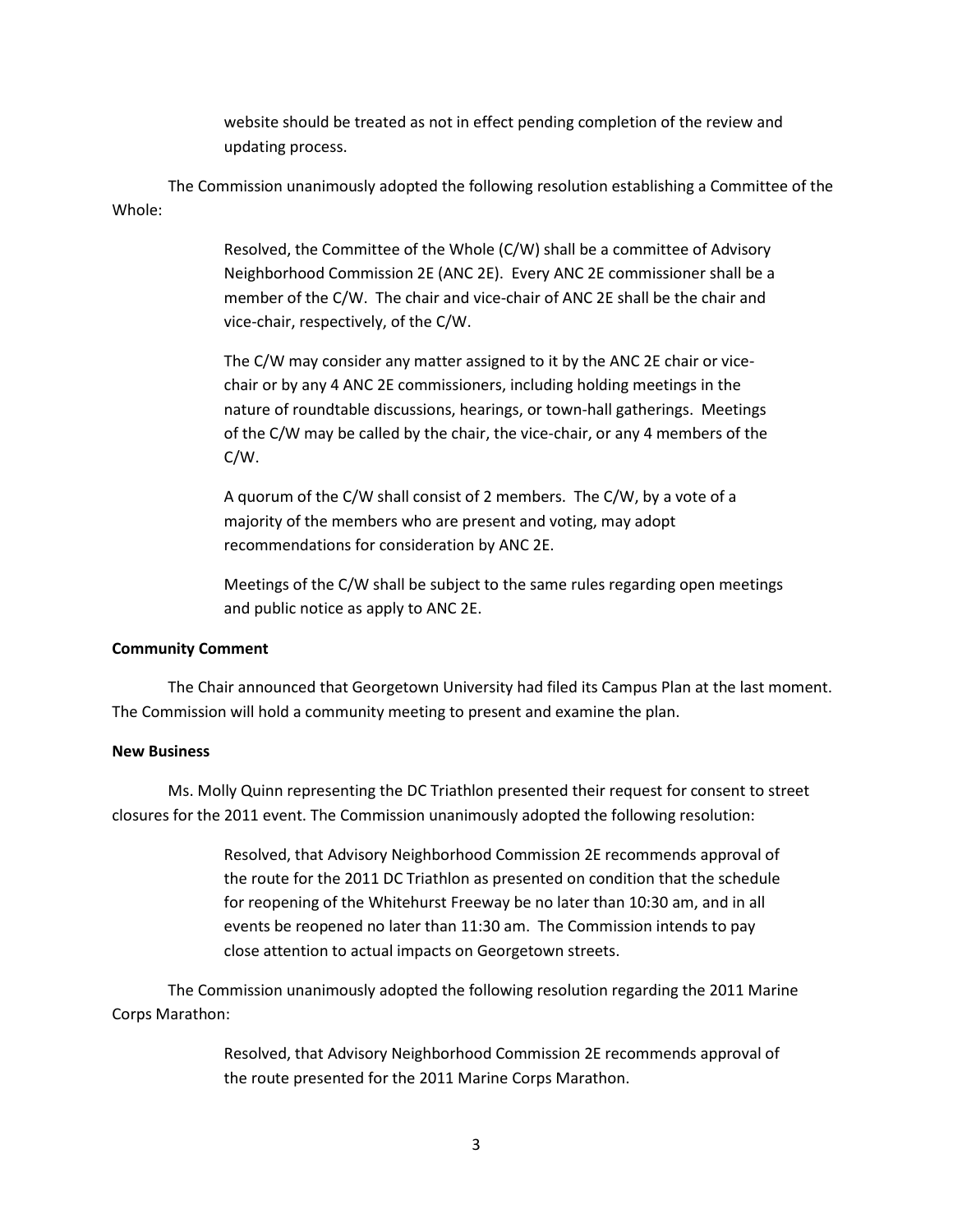The Commission was briefed by Mr. Ken Archer regarding recommendations for potential Capital Bikeshare locations in the community: Hyde School, Jackson Arts Center, and Georgetown Library. Commissioner Birch suggested adding a location at the north side of the 2700 block of M Street, NW. The Commission unanimously endorsed the recommendations.

# **ABC Matters**

Commissioner Starrels briefed the Commission on the status of various ABC matters pending.

# **Zoning and Planning Matters**

The Commission adopted the following resolutions regarding matters pending before the Board of Zoning Adjustment:

BZA Application No. 18164, 1300 30<sup>th</sup> Street, NW

Resolved by Advisory Neighborhood Commission 2E that the Commission has NO OBJECTION to the grant of the application for special exception. Adopted 6- 0-0.

BZA Application No. 18169, 3411 Prospect Street, NW

Resolved by Advisory Neighborhood Commission 2E that the Commission DOES NOT SUPPORT the grant of the application for special exception. The Commission has concerns about the impact of increased density in the Historic District; the precedent this would set for future cases; and in the interest of preserving open space. Adopted 4-2-0, Commissioners Birch and Eason dissenting.

# **Old Georgetown Board Matters**

The Commission adopted the following resolutions regarding matters pending before the Old Georgetown Board<sup>[2](#page-3-0)</sup>:

OG 11-014 Hurt Home

Resolved by Advisory Neighborhood Commission 2E that the Commission has NO OBJECTION to the concept as proposed; however, the Commission would call to the

<span id="page-3-0"></span><sup>&</sup>lt;sup>2</sup> In accordance with his announced policy, Commissioner Lewis did not participate in the discussion or vote on matters before the Old Georgetown Board.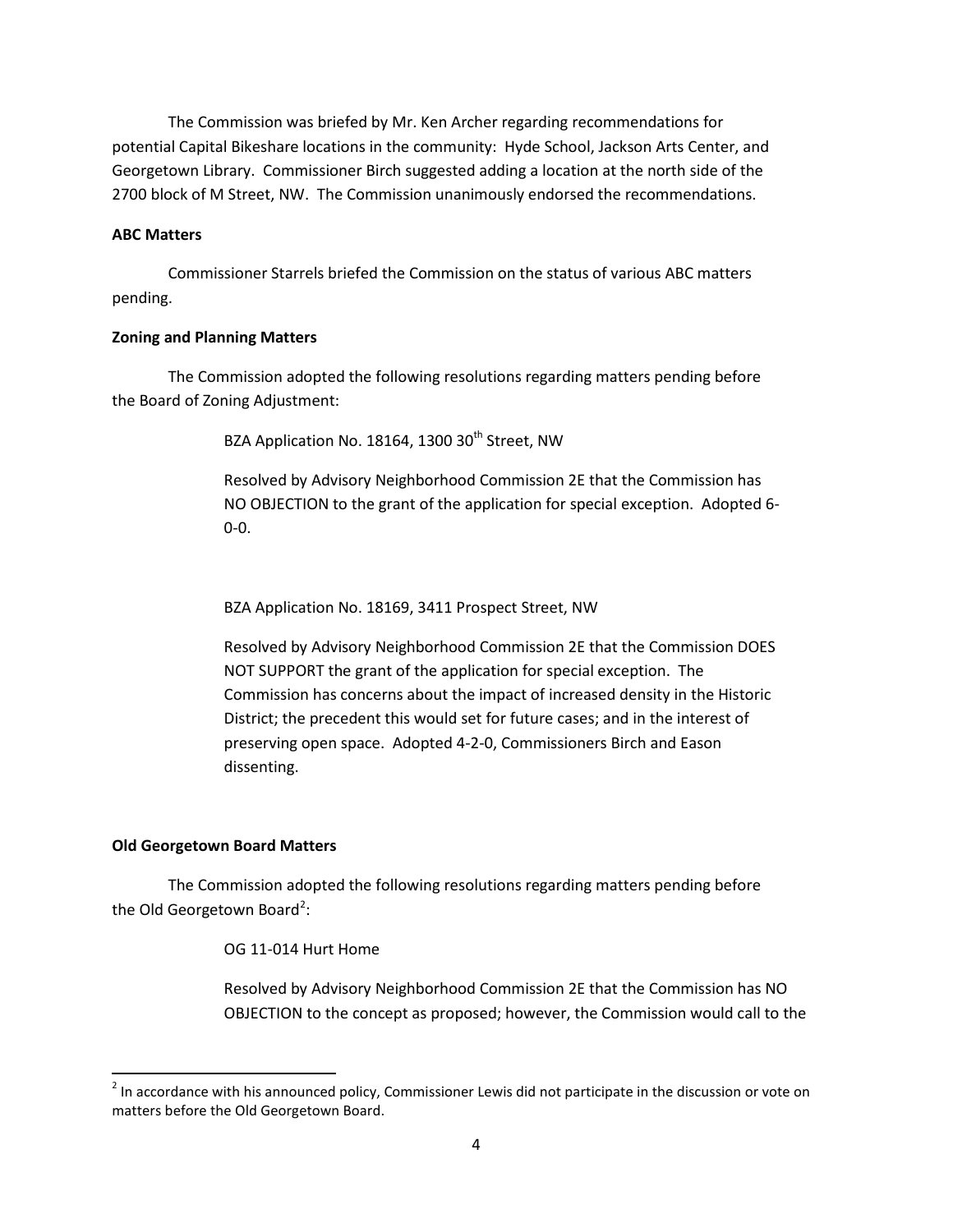attention of the Old Georgetown Board the proposal to remove/replace historic windows.

### OG 11-045 2715 Dumbarton Street, NW

Resolved by Advisory Neighborhood Commission 2E that the Commission has NO OBJECTION to the concept as proposed.

### OG 11-066 3212 O Street, NW

Resolved by Advisory Neighborhood Commission 2E that the Commission OBJECTS to the proposal to add a bay window to the property as it does not meet the standards expected in the Georgetown Historic District.

### OG 11-054 3207 M Street, NW (Calvin Klein)

Resolved by Advisory Neighborhood Commission 2E that the Commission OBJECTS to the concept as proposed as it has reservations about the "department store type" windows which are not in keeping with the historic district and nearby properties.

### OG 11-056 3233-35 M Street, NW (All Saints)

Resolved by Advisory Neighborhood Commission 2E that the Commission has NO OBJECTION to the concept as proposed.

#### OG 11-065 3302 Prospect Street, NW

Resolved by Advisory Neighborhood Commission 2E that the Commission OBJECTS to the concept as proposed in that it has concerns regarding the impact of the proposed addition on light, air and views of the adjacent properties, as well as the changes in the historic character of the row of houses of which it is a part.

### OG 11-070 1072 Thomas Jefferson Street, NW